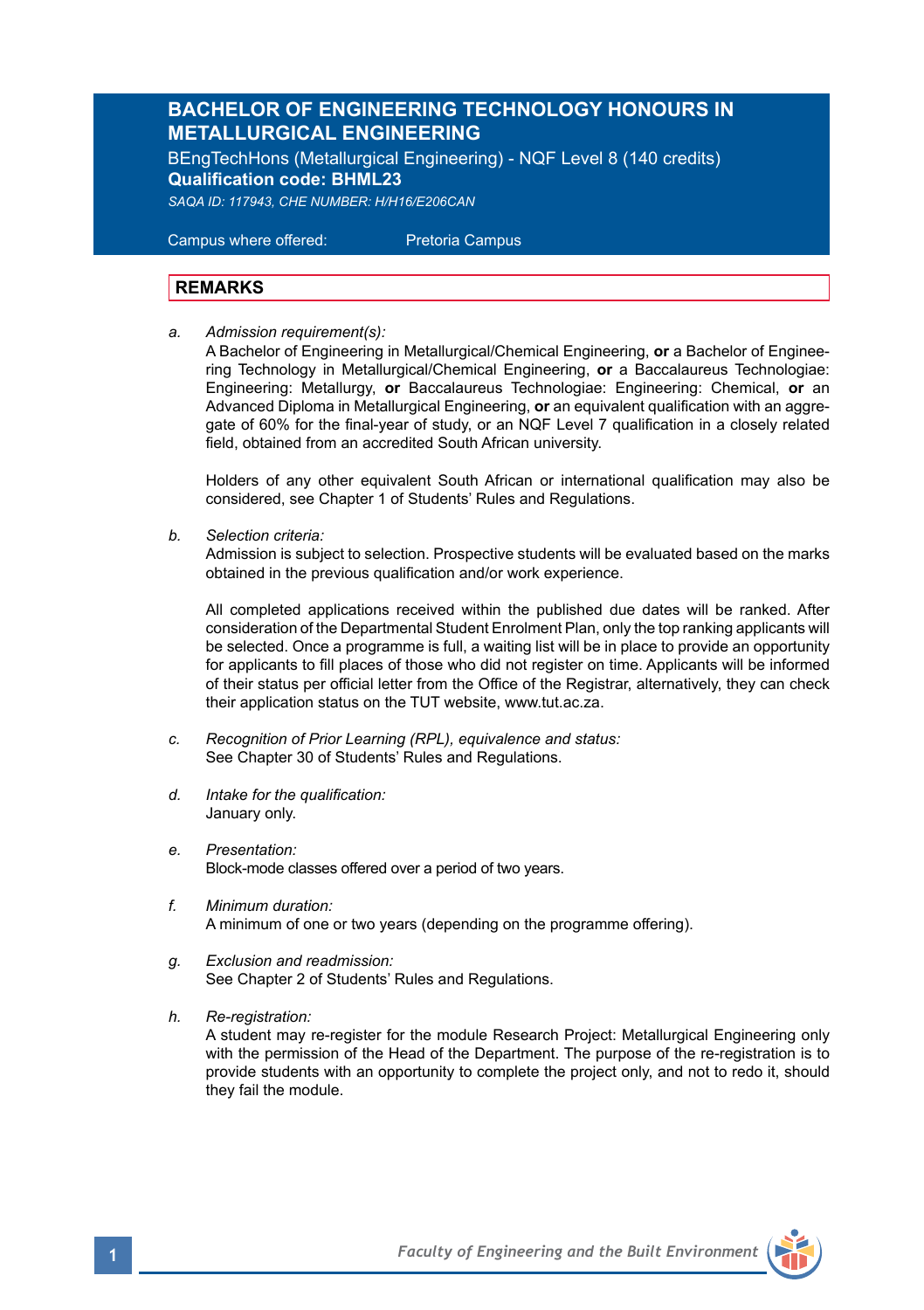|                                                                                           | <b>CURRICULUM</b>                                                                                                                                                                |                                        |                                        |
|-------------------------------------------------------------------------------------------|----------------------------------------------------------------------------------------------------------------------------------------------------------------------------------|----------------------------------------|----------------------------------------|
| <b>FIRST YEAR</b>                                                                         |                                                                                                                                                                                  |                                        |                                        |
| <b>CODE</b>                                                                               | <b>MODULE</b>                                                                                                                                                                    | NQF-L                                  | <b>CREDIT</b>                          |
| <b>FIRST SEMESTER</b>                                                                     |                                                                                                                                                                                  |                                        |                                        |
| <b>DAN118S</b><br><b>REL118S</b><br>SYD118S                                               | Data Analysis<br>Research Methodology<br><b>System Dynamics</b>                                                                                                                  | (8)<br>(8)<br>(8)                      | (10)<br>(10)<br>(15)                   |
| <b>SECOND SEMESTER</b>                                                                    |                                                                                                                                                                                  |                                        |                                        |
| OTY118S<br><b>SMG118S</b>                                                                 | <b>Optimisation Theory</b><br>Sustainable Management                                                                                                                             | (8)<br>(8)                             | (15)<br>(10)                           |
|                                                                                           | plus one of the following modules (only CTS116S, EPY116S and ETN116S will be offered<br>until further notice):                                                                   |                                        |                                        |
| <b>IBO116S</b>                                                                            | <b>International Business</b>                                                                                                                                                    | (6)                                    | (5)                                    |
| CTS <sub>116</sub> S<br>EPY116S<br>EGU116S<br><b>ETN116S</b><br>IND116S<br><b>ITR116S</b> | Communication<br>Contracts<br><b>Energy Economics and Policy</b><br><b>Engineering Education</b><br>Entrepreneurship<br><b>Industrial Design</b><br><b>Intellectual Property</b> | (6)<br>(6)<br>(6)<br>(6)<br>(6)<br>(6) | (5)<br>(5)<br>(5)<br>(5)<br>(5)<br>(5) |
| TOTAL CREDITS FOR THE FIRST YEAR:                                                         |                                                                                                                                                                                  |                                        | 65                                     |
| <b>SECOND YEAR</b>                                                                        |                                                                                                                                                                                  |                                        |                                        |
| <b>CODE</b>                                                                               | <b>MODULE</b>                                                                                                                                                                    | <b>NQF-L</b>                           | <b>CREDIT</b>                          |
| <b>RMY108S</b>                                                                            | Research Project: Metallurgical<br>Engineering                                                                                                                                   | (8)                                    | (30)                                   |
| RMY118R                                                                                   | Research Project: Metallurgical<br>Engineering (re-registration)<br>(semester module, see paragraph h)                                                                           | (8)                                    | (0)                                    |
| <b>FIRST SEMESTER</b>                                                                     |                                                                                                                                                                                  |                                        |                                        |
| <b>EXM118S</b>                                                                            | <b>Extractive Metallurgy</b>                                                                                                                                                     | (8)                                    | (15)                                   |
| <b>SECOND SEMESTER</b>                                                                    |                                                                                                                                                                                  |                                        |                                        |
| <b>EME118S</b><br>MPG118S                                                                 | <b>Engineering Metallurgy</b><br>Metallurgical Processes and<br><b>Plant Design</b>                                                                                              | (8)<br>(8)                             | (15)<br>(15)                           |
| TOTAL CREDITS FOR THE SECOND YEAR:                                                        |                                                                                                                                                                                  |                                        | 75                                     |
| TOTAL CREDITS FOR THE QUALIFICATION:                                                      |                                                                                                                                                                                  |                                        | 140                                    |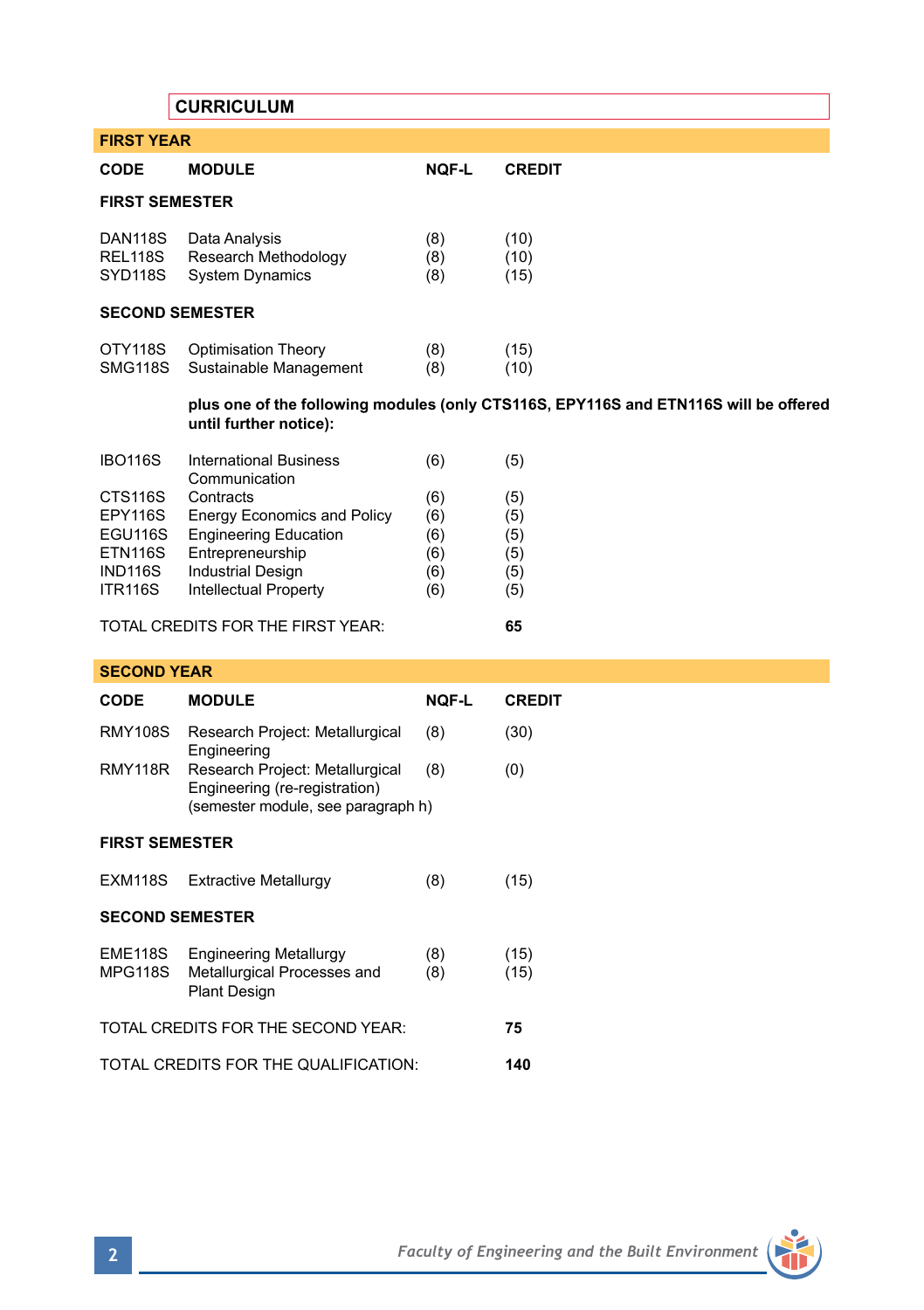# **MODULE INFORMATION (OVERVIEW OF SYLLABUS)**

The syllabus content is subject to change to accommodate industry changes. Please note that a more detailed syllabus is available at the Department or in the study guide that is applicable to a particular module. At time of publication, the syllabus content was defined as follows:

### **C**

# *(Module custodian: Department of Civil Engineering)*

The place of the law of contract; Concept of contract; Requirements of valid contracts; Mistakes, duress, misrepresentation and undue influence; Valid, void and voidable contracts; Termination of contracts; Remedies available to affected parties; and Legal rules. (Total notional time: 50 hours)

### **D**

# **DATA ANALYSIS (DAN118S) CONTINUOUS ASSESSMENT**

### *(Module custodian: Department of Electrical Engineering)*

Exploring data; Describing the distribution of a simple variable; Finding relationships amongst variables; Probability and decision making under uncertainty; Probability and probability distribution; Normal, binomial, poisson and exponential distributions; Statistical inference; Sampling and sampling distributions; Confidence interval estimation; Hypothesis testing; Regression analysis; and Regression analysis - estimating relationships. (Total notional time: 100 hours)

# **E**

## **ENERGY ECONOMICS AND POLICY (EPY116S) CONTINUOUS ASSESSMENT**

### *(Module custodian: Department of Electrical Engineering)*

Energy management; Energy accounting; Energy systems and renewable energy. (Total notional time: 50 hours)

## **ENGINEERING EDUCATION (EGU116S) CONTINUOUS ASSESSMENT**

*(Module custodian: Department of Chemical, Metallurgical and Material Engineering)* Higher education environment; Teaching and learning methods; Assessment; and Lecture planning and design. (Total notional time: 50 hours)

# **ENGINEERING METALLURGY (EME118S) 1 X 3-HOUR PAPER**

*(Module custodian: Department of Chemical, Metallurgical and Material Engineering)*

Principles of physical metallurgy; Failure analysis; Metallurgical analysis; Mechanical metallurgy; Foundry technology; Corrosion; Welding processes and engineering; Design of welded structures; Fabrication engineering. (Total notional time: 150 hours)

## **ENTREPRENEURSHIP (ETN116S) CONTINUOUS ASSESSMENT**

### *(Module custodian: Department of Civil Engineering)*

Entrepreneurship and entrepreneurial characteristics; Steps to establish a business; Forms of business ventures; Funding options in business; and Business plans. (Total notional time: 50 hours)

## **EXTRACTIVE METALLURGY (EXM118S) 1 X 3-HOUR PAPER**

# *(Module custodian: Department of Chemical, Metallurgical and Material Engineering)*

Review on mineral processing; Metallurgical thermodynamics; Applied concept of sampling; Ferrous and nonferrous metallurgy; Extraction solution chemistry - mechanisms and processes; Auxiliary operations; Plant practice and material handling. (Total notional time: 150 hours)

# **I**

# **INDUSTRIAL DESIGN (IND116S) CONTINUOUS ASSESSMENT**

# *(Module custodian: Department of Architecture and Industrial Design)*

Design thinking; Design, make, test, refine; Business model canvas; Costing and break-even graphs; and Spin outs and licensing. (Total notional time: 50 hours)

## **CONTRACTS (CTS116S) CONTINUOUS ASSESSMENT**